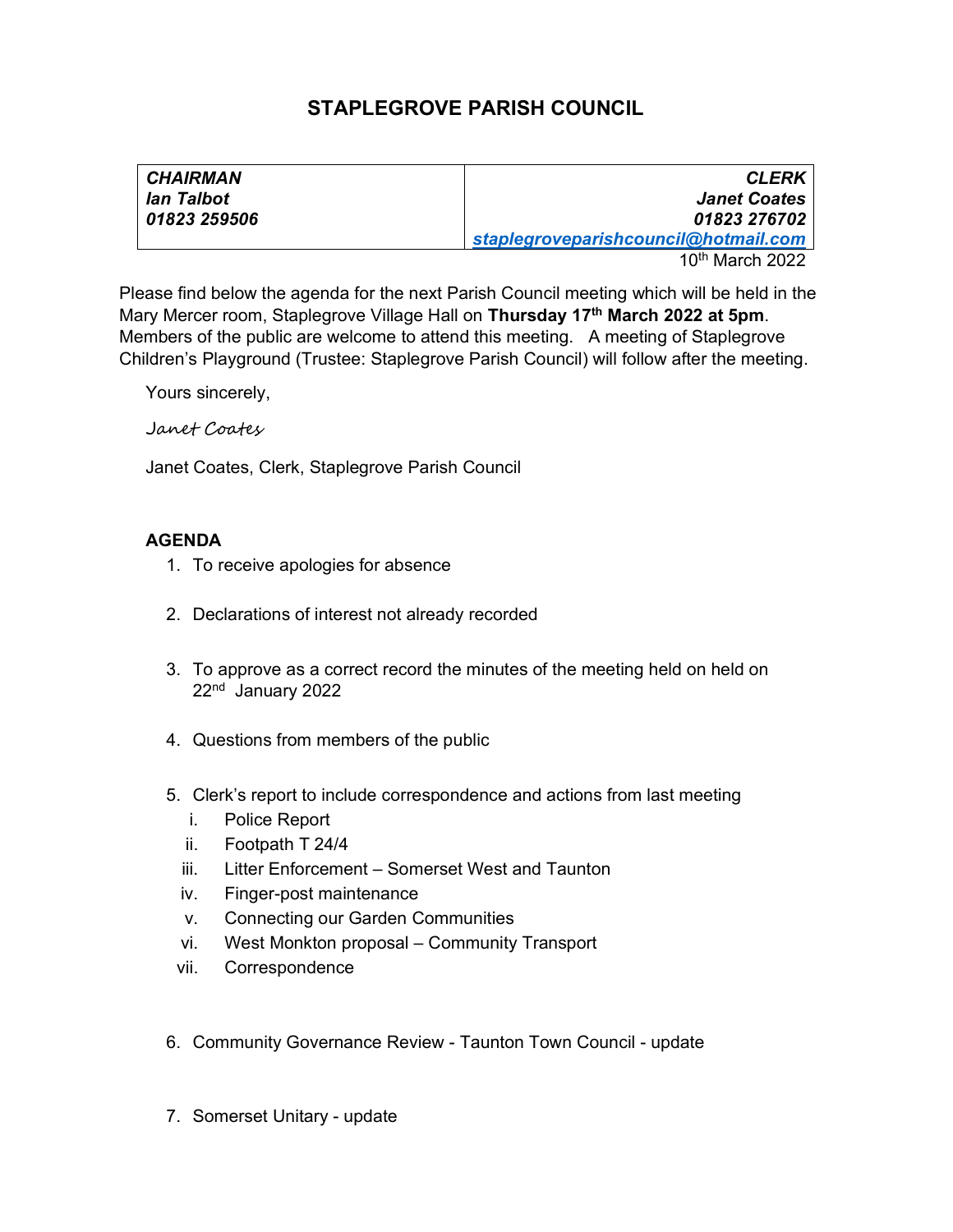- 8. North Taunton Development update
- 9. Highways
	- i. Update on Bindon Road
	- ii. Speed Indicator Device
	- iii. Additional lamp-post Rectory Road
	- iv. Lawn Road hedge-cutting
- 10. The Grove
	- i. Fallen Tree
	- ii. Scout Hut trees
- 11. Parish Council Elections 5 May 2022
- 12. Local Heritage Listing SW Heritage Project
- 13. Queen's Platinum Jubilee update
- 14. Planning Applications details on Somerset West and Taunton website i) Report on applications considered by planning committee since last meeting:34/22/ 0002 (Westerkirk); 34/21/0028/LB (Cloisters) and 34/22/0004/LB (Steading Hay)
	- ii) Post Office storage container
- 15. Financial Matters
	- i. Amendment to financial regulations paragraphs 5.7 and 6.6
	- ii. Authorisation of regular payments during 2022/23 see schedule
	- iii. Appointment of Internal Auditor for 21-22 accounts
	- iv. Approval of 2021/22 pay increase from 1/4/2021 to clerk and increase in increment from SCP 12 to SCP 13 from 1/4/2022
	- v. Bank Reconciliations December 2021,January 2022 , February 2022
	- vi. Budget February 2022
- vii. Receipts and Payments since last meeting see table below
- 16. Dates of Annual Parish Meeting, Annual Meeting of the Council and 2022/23 ordinary council meetings

Wednesday 11<sup>th</sup> May 2022 – Annual Parish meeting and Annual meeting of the Council at 6pm